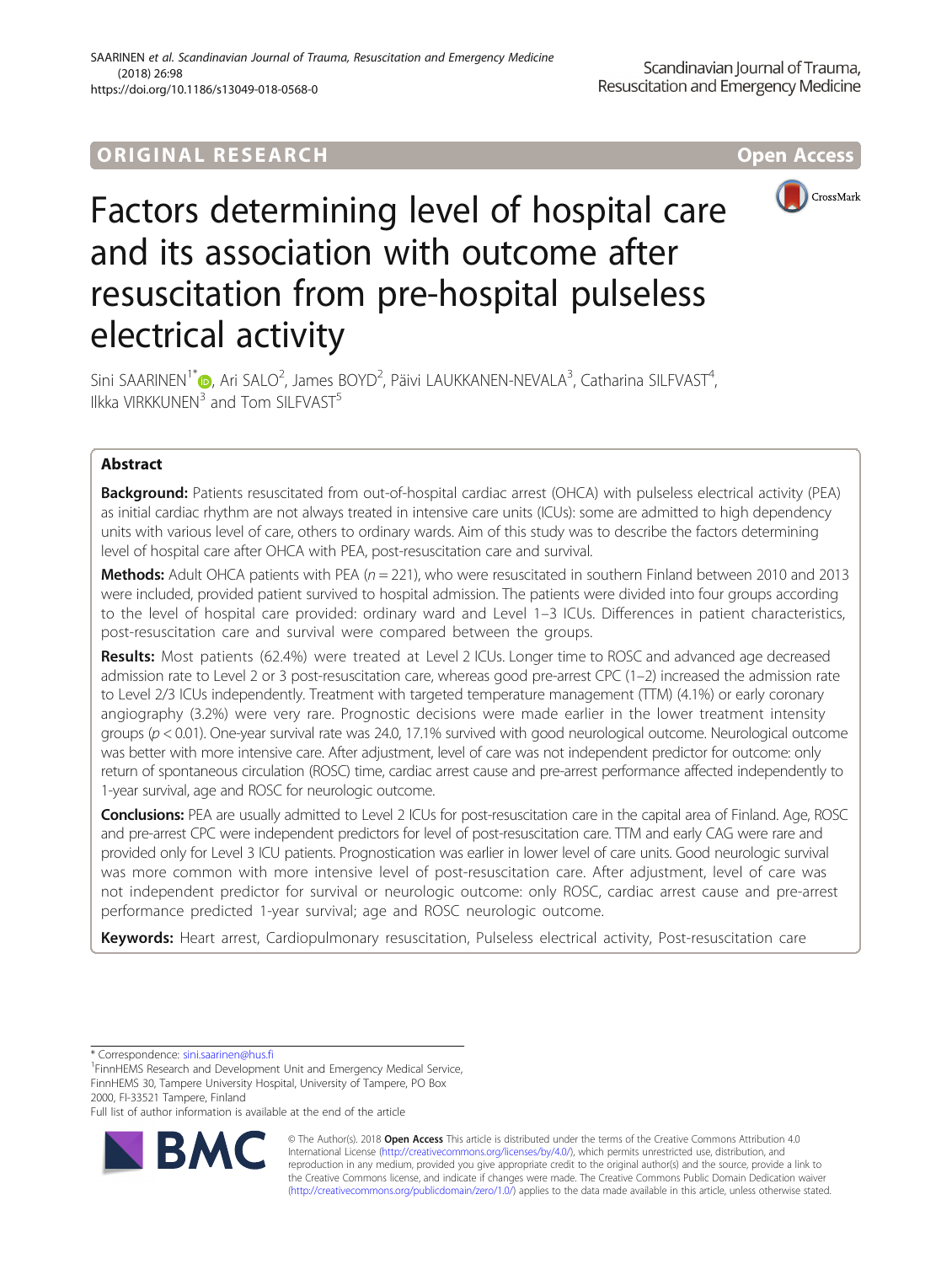# <span id="page-1-0"></span>Background

The proportion of pulseless electrical activity (PEA) as initial cardiac rhythm has increased during last decades, currently accounting for 19 to 35% of out-of-hospital cardiac arrest (OHCA) [\[1\]](#page-7-0) [[2\]](#page-7-0) [[3\]](#page-7-0) [[4](#page-7-0)]. Although patients resuscitated from PEA have a worse prognosis than those resuscitated from ventricular fibrillation (VF) or pulseless ventricular tachycardia (VT) [[5](#page-7-0)], improvements in PEA patients' survival rate have been reported [[2\]](#page-7-0) [\[6](#page-7-0)] [[7\]](#page-7-0) with  $5.7-15.7%$  survival to hospital discharge [\[1](#page-7-0)] [\[2](#page-7-0)]  $[8]$  $[8]$   $[9]$  $[9]$   $[10]$  $[10]$   $[11]$  $[11]$ . Improvement has been noted both in pre-hospital survival [[6\]](#page-7-0) [\[12\]](#page-7-0) as well as in-hospital survival  $[6]$  $[6]$ . Investigators have speculated that use of targeted temperature management (TTM) is one of the reasons for increased in-hospital survival [[5](#page-7-0)].

The European Resuscitation Council (ERC) recommends post-resuscitation care in the intensive care units (ICUs) and suggests that all resuscitated patients, irrespective of the initial cardiac rhythm, should be treated with TTM [[13](#page-7-0)], and early coronary angiography (CAG) should also be considered [\[14](#page-7-0)]. However, due to limited ICU resources and a less favourable prognosis, all OHCA patients with PEA are not admitted to ICU: our earlier study revealed that 16% of Nordic ICUs do not usually admit patients with initial PEA or asystole (ASY) [\[15](#page-7-0)]. Patients not admitted to ICUs are treated in high dependency units with various levels of care or in ordinary wards. Further, the definition of an ICU varies around the world. Therefore, the task force of the World Federation of Societies of Intensive and Critical Care Medicine (WFSICCM) recently proposed a categorization of ICUs to Level 1 to Level 3 ICUs based on the care they provide (Table 1) [\[16](#page-7-0)].

To our knowledge, factors associated with selection to different levels of care among PEA patients has not been described earlier. The aim of our study was to describe which clinical features were different between PEA patients selected for Level 1, 2 or 3 ICU treatment or treatment in the ordinary wards. We presumed that patients admitted to Level 3 ICUs were considered more likely to survive. In addition, two senior physicians, who were blinded to the survival outcome, estimated whether any of PEA patients treated in the ordinary wards could have benefited from intensive care.

# Methods

The patients  $(n = 221)$  included in this retrospective observational study were resuscitated by the Helsinki Emergency Medical Services (EMS's) in Helsinki, Finland, or by the helicopter EMS (HEMS) of the Helsinki university hospital, FinnHEMS 10, in Southern Finland between 1 March 2010 and 31 December 2013. Both EMS's are physician staffed, with most physicians specialized in anaesthetics and intensive care. All adult OHCA patients with PEA as initial cardiac rhythm were included, provided return of spontaneous circulation (ROSC) was achieved on the scene and the patient survived to hospital admission ( $n = 224$ ).

Patients were identified from Helsinki EMS's cardiac arrest registry and FinnHEMS10 pre-hospital database. Data on hospital treatment were retrieved from hospital patient records. Cerebral Performance Category (CPC) -classification [\[17](#page-7-0)] was used to evaluate pre-arrest cerebral performance. CPC-classification is a five-stage scale of neurological state, in which classes 1–2 correspond to sufficient cerebral function for independent activities for daily life, while classes 3–4 reflect dependency on others, class 5 means death. Neurological outcome is considered favorable with CPC score 1 or 2. Patients performance was also evaluated with Eastern Cooperative Oncology Group (ECOG) Performance Status ( $0 =$  fully active,  $1 =$ physically strenuous activity restricted, able to do light work,  $2 =$  independent on self-care, unable to work,  $3 =$ limited self-care, in bed more than 50% of waking hours,  $4 =$  completely disabled, confined to bed,  $5 =$  dead) [\[18](#page-7-0)].

In addition, pre-arrest performance was categorized as in the FINNRESUSCI study  $[19]$  into four classes  $(1 =$ able to work or in equivalent condition,  $2 =$  unable to work but independent in activities of daily life,  $3 = re$ quiring some help in daily activities,  $4 =$  dependent on others for performing daily activities).

Patients were divided into four groups according to the level of care provided as categorized by the WFSICCM Task Force: patients treated at Level 1–2 ICUs, Level 3

**Table 1** Classification of ICUs as purposed by WFSICCM. Modified from Marshall et al. 2017 [[16](#page-7-0)]

|            | l evel 1                                                                                                   | evel 2                                                                                                 | Level 3                                                                     |
|------------|------------------------------------------------------------------------------------------------------------|--------------------------------------------------------------------------------------------------------|-----------------------------------------------------------------------------|
| Capacity   | Short-term support of mild organ<br>dysfunction                                                            | Basic support of organ dysfunction                                                                     | Complex management of organ dysfunction                                     |
| Treatment  | Non-invasive respiratory support                                                                           | Mechanical ventilator support, pharmacologic<br>hemodynamic support, intermittent RRT                  | Advanced ventilator and hemodynamic support,<br>continuous RRT              |
| Monitoring | Non-invasive                                                                                               | Invasive                                                                                               | Advanced invasive                                                           |
| Personnel  | Nurse patient ratio 1:4 or 1:3<br>Physicians with some experience on<br>critical care available during day | Nurse patient ratio 1:3 or more<br>Physicians with some ICU training during day,<br>available at night | Nurse patient ratio 1:1 or 1:2<br>Physicians with ICU training on call 24/7 |

ICU intensive care unit, RRT renal replacement therapy, WFSICCM World Federation of Societies of Intensive and Critical Care Medicine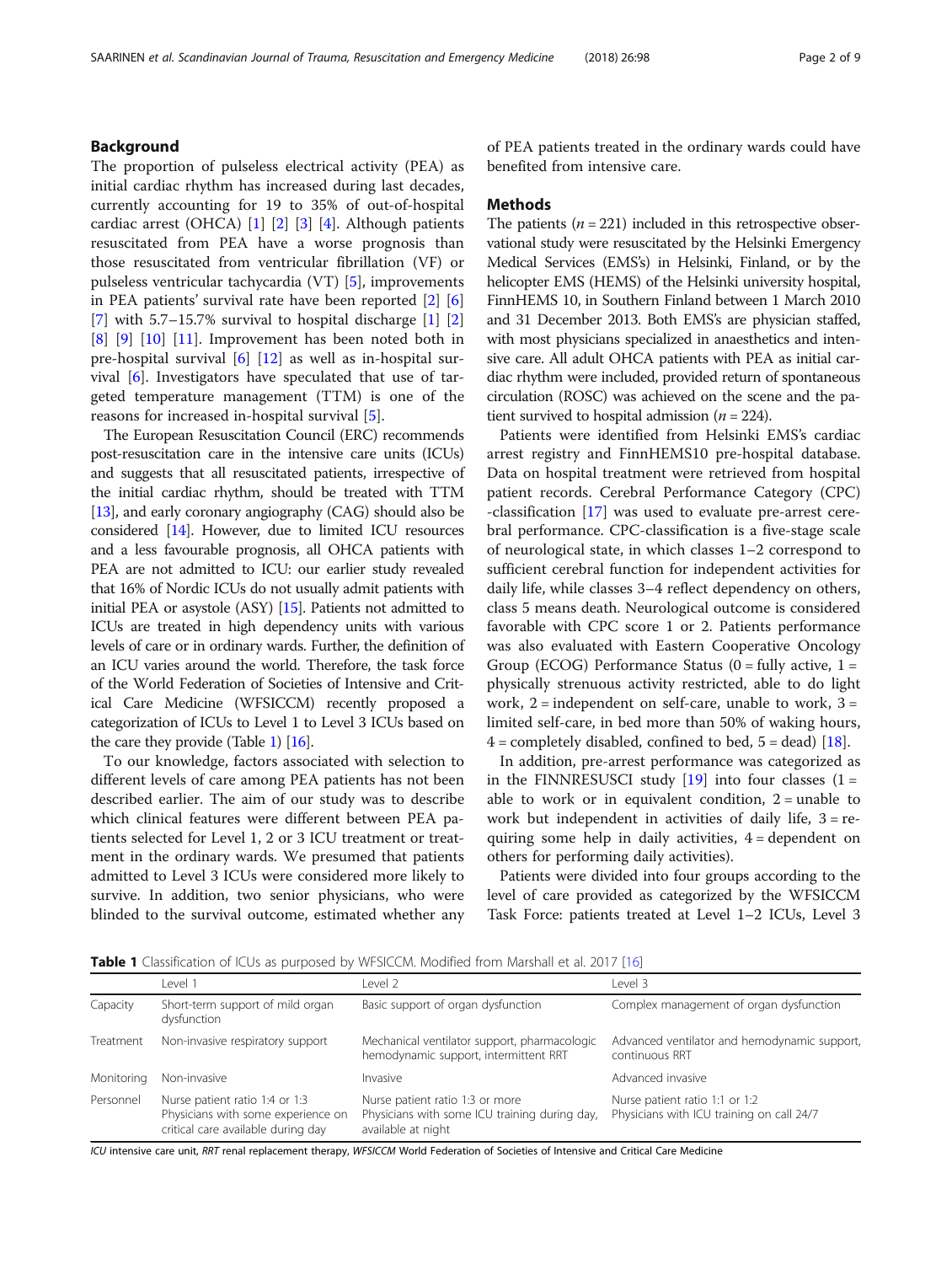ICUs and those treated in the ordinary wards (Table [1](#page-1-0)) [[16](#page-7-0)]. In Finland, usually only Level 3 ICUs are called ICUs and Level 1–2 ICUs are often called high dependency units.

# Statistical analyses

The pre-arrest characteristics, resuscitation details, postresuscitation care and survival of these four patient cohorts (Ward, Level 1 ICU, Level 2 ICU, Level 3 ICU) were compared. As age was symmetrically distributed, mean ages of the groups with standard deviation was reported, and 1-way Anova -test was used to compare group means of age. Multiple comparisons between group mean ages were analysed with Tukey HSD test. Normal distribution of response, ROSC and ventilator times were unrealistic based on Shapiro-Wilk's test, thus medians with interquartile ranges (IQRs) were reported and independent samples Kruskal-Wallis test was used for group comparison. Pearson's chi-square test was used for gender and cause of CA, which had nominal measurement scale. To all other variables of baseline characteristics, post-resuscitation and survival data with ordinary scale, Mantel-Haenszel test of trend was used.

To evaluate independent factors determining the Level of care, baseline factors and cardiopulmonary resuscitation (CPR) details were included in a logistic regression model for adjustment. For this model, ward and Level 1 ICU groups were combined, as well as Level 2 and 3 ICUs. Patients fully awake on hospital admission were excluded from the logistic regression model. For comparison of post-resuscitation care and survival, ward and Level 1 ICU groups were combined. Another logistic regression model was created to adjust factors determining good neurologic survival. For 1-year survival proportional hazards regression model was fitted. The post-resuscitation care and survival models included baseline characteristics, CPR details and Level of care as independent factors. Reducing of factors in these models was made by backward stepwise selection, based on the probability of the likelihood-ratio statistic.

Based on the data available on hospital admission (pre- arrest diagnoses, symptoms before OHCA, cerebral performance, independency on others and resuscitation details: witnessed CA, bystander CPR, EMS response time and time to ROSC), two senior anaesthesia and intensive care physicians (T.S and I.V) independently estimated each patient treated in ordinary wards or in Level 1 ICUs whether in their opinion there was an indication for more intensive (Level 2 or 3 ICU) treatment or not. The physicians were blinded to information about the treatment unit chosen, methods used, survival and neurological outcome. Estimation was carried out without pre-defined criteria for ICU-admission, since to our knowledge, no general pre-defined criteria for PEA patients' admission is being used in Finland at the moment. Only those patients who both of the physicians independently thought would have benefited from more intensive care (Level 2–3) were included in this analysis. The inter-rater agreement was estimated by Cohen's kappa. P-values of < 0.05 were considered to indicate significance. SPSS Statistics (IBM, Version 25) was used for data analysis.

Permission to conduct the study was granted by the Helsinki University Hospital Research and Development Division. Because this study used previously collected data, the researchers were not required to submit the study protocol for ethical board review.

# Results

## Selection of post-resuscitation care unit

During the study period, 224 adult patients were resuscitated from OHCA with PEA and admitted to hospital with sustained ROSC. Three patients taken directly to operation room for surgical intervention (ruptured aortic aneurysm) were excluded, thus 221 patients formed the study population. The most common units for post-resuscitation care were Level 2 ICUs ( $n = 138, 62.4\%$ ), followed by Level 3 ICUs ( $n = 39, 17.6\%$ ), ordinary wards  $(n = 28, 12.7\%)$  and Level 1 ICU  $(n = 16, 7.2\%)$ .

The mean age of all patients was  $64.0 \pm 15.1$  years (Table [2\)](#page-3-0). Mean age differed significantly between the groups: compared to Level 3 ICU patients, ward patients were on average 13.4 years older (95%CI 4.1–22.6,  $p \lt \theta$ 0.01), Level 1 ICU patients were 18.9 years older (95%CI 7.8–30.0,  $p < 0.01$ ) and Level 2 patients were 6.8 years older (CI95% 0.02-13.6,  $p = 0.049$ ). In addition, Level 1 ICU patients were on average 12.0 years older (CI95% 2.2–22.0) than Level 2 ICU patients ( $p = 0.01$ ). Gender distribution of the patients did not differ between the groups.

The prevalence of pre-arrest diagnoses of coronary artery disease and cardiac failure differed between the groups ( $p = 0.02$  and  $p = 0.01$  for trend, respectively): coronary artery disease had the highest prevalence in the Level 1 ICU group, cardiac failure in the Ward group. Both diagnoses were the rarest among Level 3 ICU patients (Table [2](#page-3-0)). The cause of OHCA also differed between the groups, Level 3 ICU patients had less hypoxic and neurological causes ( $p = 0.048$ ). No difference was found between the groups in the number of pre-arrest diagnoses of hypertension, diabetes, memory impairment/disorder or other brain disease and renal failure. Data on resuscitation details (witnessed OHCA, bystander CPR, EMS response time and time to ROSC) did not differ between the groups. Factors describing patients' performance and dependence on others were all significantly different between the groups (Table [2](#page-3-0)). Patients in the Level 3 ICU group were most commonly in classes which stand for independency and good performance (Table [2](#page-3-0)).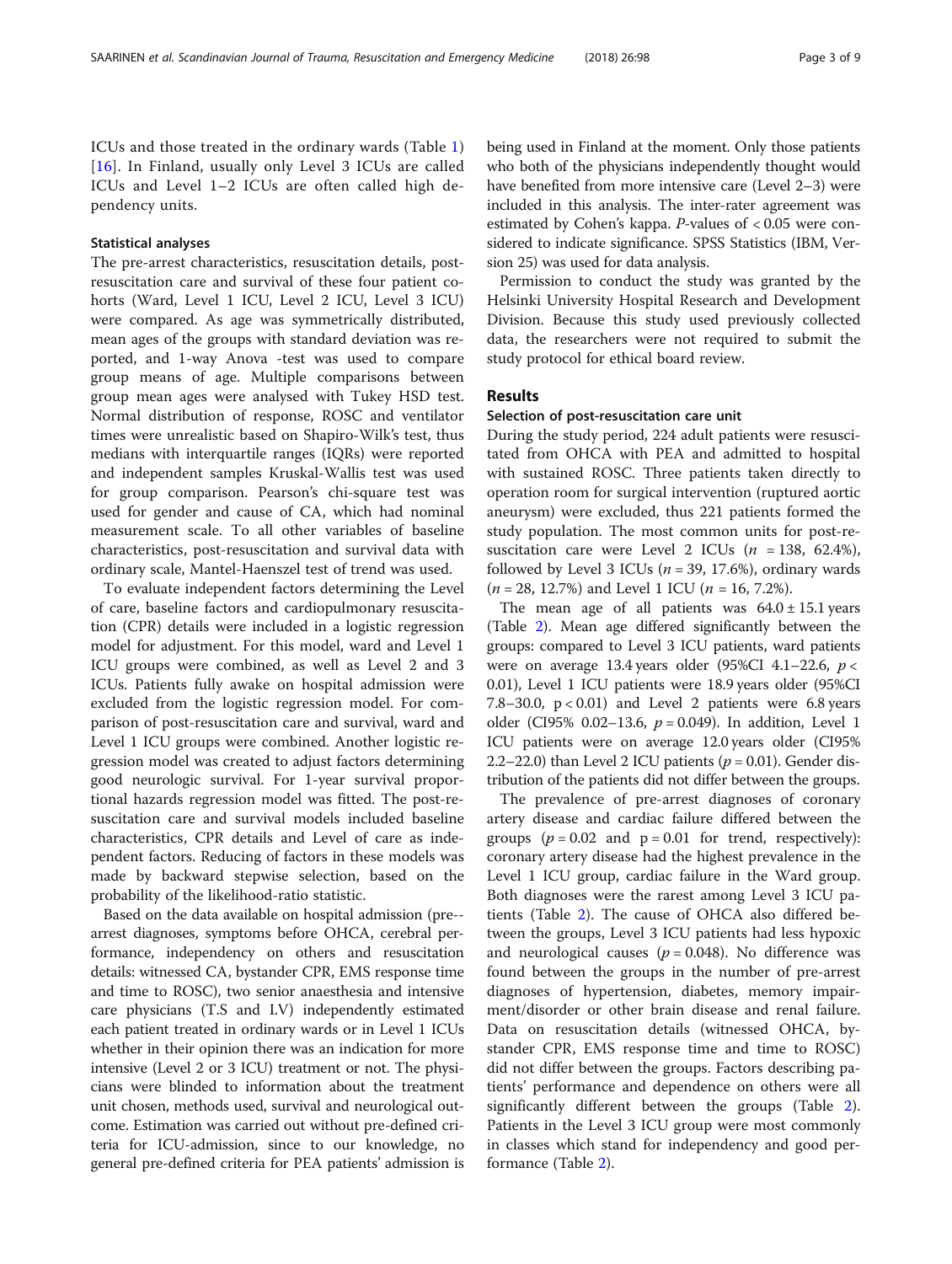|                             | All<br>$n = 221$ | Ward<br>$n = 28$ | Level 1 ICU<br>$n = 16$ | Level 2 ICU<br>$n = 138$ | Level 3 ICU<br>$n = 39$ | p       |
|-----------------------------|------------------|------------------|-------------------------|--------------------------|-------------------------|---------|
| Age (y), mean $\pm$ SD      | $64.0 \pm 15.1$  | $70.1 \pm 15.2$  | $75.6 \pm 7.8$          | $63.5 \pm 14.9$          | $56.7 \pm 14.2$         | < 0.001 |
| Male                        | 143 (64.7)       | 20 (71.4)        | 9(56.3)                 | 92 (66.7)                | 22 (56.4)               | 0.48    |
| Pre-arrest diagnoses        |                  |                  |                         |                          |                         |         |
| Hypertension                | 102 (46.4)       | 13 (46.4)        | 9(56.3)                 | 60 (43.8)                | 20 (51.3)               | 0.96    |
| Coronary artery disease     | 44 (20.0)        | 8(28.6)          | 5(31.3)                 | 29 (21.2)                | 2(5.1)                  | 0.02    |
| Diabetes                    | 57 (25.9)        | 5(17.9)          | 9(56.3)                 | 37 (27.0)                | 6(15.4)                 | 0.43    |
| Heart failure               | 28 (12.7)        | 7(25.0)          | 3(18.8)                 | 16 (11.7)                | 2(5.1)                  | 0.01    |
| Renal failure               | 15 (6.8)         | 3(10.7)          | 1(6.3)                  | 9(6.6)                   | 2(5.1)                  | 0.39    |
| Memory impairment           | 20(9.1)          | 3(10.7)          | 4(25.0)                 | 11(8.0)                  | 2(5.1)                  | 0.17    |
| Other brain disease¤        | 37 (16.8)        | 6(21.4)          | 4(25.0)                 | 23 (16.8)                | 4(10.3)                 | 0.18    |
| Pre-arrest performance      |                  |                  |                         |                          |                         | 0.02    |
| $\mathbf{1}$                | 138 (62.7)       | 15 (53.6)        | 6(37.5)                 | 89 (65.0)                | 28 (71.8)               |         |
| $\overline{2}$              | 26 (11.8)        | 3(10.7)          | 0(0.0)                  | 19 (13.9)                | 4(10.3)                 |         |
| 3                           | 54 (24.5)        | 10(35.7)         | 10(62.5)                | 28 (20.4)                | 6(15.4)                 |         |
| $\overline{4}$              | 2(0.9)           | 0(0.0)           | 0(0.0)                  | 1(0.7)                   | 1(2.6)                  |         |
| Pre-arrest performance ECOG |                  |                  |                         |                          |                         | 0.001   |
| $\mathbb O$                 | 88 (40.2)        | 7(25)            | 3(18.8)                 | 53 (39.0)                | 25 (64.1)               |         |
| $\mathbf{1}$                | 52 (23.7)        | 8(28.6)          | 3(18.8)                 | 37 (27.2)                | 4(10.3)                 |         |
| $\overline{2}$              | 26 (11.9)        | 3(10.7)          | 0(0.0)                  | 18 (13.2)                | 5(12.8)                 |         |
| $\mathbf{3}$                | 53 (24.2)        | 10(35.7)         | 10(62.5)                | 28 (20.6)                | 5(12.8)                 |         |
| Pre-arrest CPC              |                  |                  |                         |                          |                         | < 0.001 |
| $\mathbf{1}$                | 114 (52.1)       | 10 (35.7)        | 5(31.3)                 | 69 (50.7)                | 30 (76.9)               |         |
| $\overline{2}$              | 57 (26.0)        | 8(28.6)          | 1(6.3)                  | 41 (30.1)                | 7(17.9)                 |         |
| $\mathbf{3}$                | 48 (21.9)        | 10(35.7)         | 10(62.5)                | 26 (19.1)                | 2(5.1)                  |         |
| Accomodation type           |                  |                  |                         |                          |                         | 0.02    |
| Home, independent           | 152 (71.0)       | 18 (66.7)        | 6(37.5)                 | 99 (74.4)                | 29 (76.3)               |         |
| Home, assisted              | 36 (16.8)        | 5(18.5)          | 4(25.0)                 | 18 (13.5)                | 9(23.7)                 |         |
| Nursing home                | 26 (12.1)        | 4(14.8)          | 6(37.5)                 | 16 (12.0)                | 0(0.0)                  |         |
| Resuscitation details       |                  |                  |                         |                          |                         |         |
| Witnessed CA                | 193 (88.1)       | 26 (92.9)        | 14 (87.5)               | 115 (84.6)               | 38 (97.4)               | 0.79    |
| Bystander CPR               | 70 (34.0)        | 9(33.3)          | 2(15.4)                 | 44 (34.4)                | 15 (39.5)               | 0.41    |
| Response time, median IQR   | $6(0-9)$         | $7(1-9)$         | $7(0-9)$                | $5(0-9)$                 | $5(0-8)$                | 0.67    |
| ROSC time, median (IQR)     | $18(12-23)$      | $17(12-23)$      | $22(16-25)$             | $18(12 - 22)$            | $17(13-25)$             | 0.63    |
| Cause of CA                 |                  |                  |                         |                          |                         | 0.048   |
| Cardiac                     | 66 (30.3)        | 8(28.6)          | 6(37.5)                 | 40 (29.6)                | 12 (30.8)               |         |
| Hypoxia                     | 61 (28.0)        | 10(35.7)         | 6(37.5)                 | 36 (26.7)                | 9(23.1)                 |         |
| Intoxication                | 16(7.3)          | 0(0.0)           | 0(0.0)                  | 11(8.1)                  | 5(12.8)                 |         |
| Neurological                | 21 (9.6)         | 4(14.3)          | 4(25.0)                 | 12 (8.9)                 | 1(2.6)                  |         |
| Other                       | 24 (11.0)        | 2(7.1)           | 0(0.0)                  | 20 (14.8)                | 2(5.1)                  |         |
| Unknown                     | 30 (13.8)        | 4(14.3)          | 0(0.0)                  | 16 (11.9)                | 10(25.6)                |         |

<span id="page-3-0"></span>Table 2 Baseline and clinical characteristics according to intensity of post-resuscitation care, n (%)

ICU intensive care unit, CPC cerebral performance category, CA cardiac arrest, CPR cardiopulmonary resuscitation, ROSC return of spontaneous circulation, SD standard deviation, IQR interquartile range, ECOG Eastern Cooperative Oncology Group

Response and ROSC times are presented in minutes, as median (IQR)

¤diagnoses of previous intracranial haemorrhage, stroke, contusion, severe congenital disability, brain atrophy, encephalitis, and brain tumour See Methods for details of performance, ECOG and CPC classifications. P-values < 0.05 indicate significant difference between at least two Levels of care (age, response-and ROSC times) or significant trend in results when Level of care increases (other variables). Thus P-value < 0.05 in headings of pre-arrest performance, ECOG, CPC, accommodation type and cause of cardiac arrest indicates that there is significant difference between groups in at least one of the values (for example in amount of CPC 1, CPC 2 or CPC 3) and there is a trend according to increasing Level of care. If the resulting p-value is > 0.05, it means there is no significant difference between any of the values. Probability test used are explained in detail in the Methods section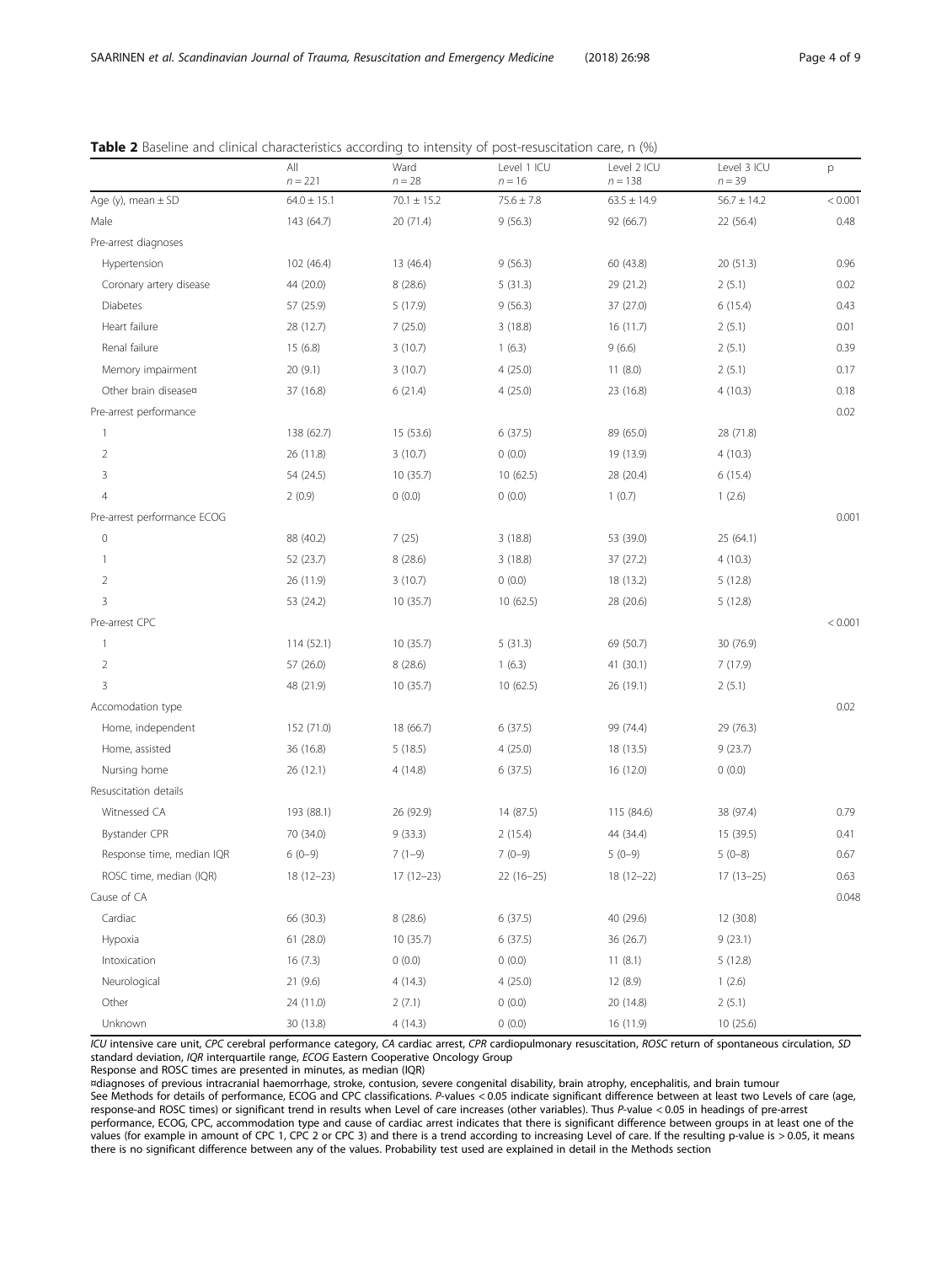In the logistic regression model, patients fully awake on hospital admission ( $n = 10$ ) were excluded. Ward and Level 1 ICU were compared to Level 2 and 3 ICUs. After adjustment for other baseline factors (Table [2\)](#page-3-0), longer time to ROSC and advanced age decreased the admission rate to Level 2 or 3 post-resuscitation care, whereas good pre-arrest CPC (1–2) increased Level 2/3 ICU admission rate (Table 3).

According to the blinded assessment, in the opinion of both physicians, 16 patients (36.4%) admitted to ward or Level 1 ICU could have benefited from Level 2–3 intensive care. The two physicians' opinions differed from each other in 10 (22.7%) patients, indicating moderate agreement (Cohen's kappa = 0.548).

# Post-resuscitation care

Nine patients (4.1%) were treated with TTM, all in Level 3 ICUs (Table [4](#page-5-0)). Early CAG was provided for 7 patients (3.2%) and later during hospital stay for 6 patients (2.7%). Coronary artery bypass graft surgery and renal replacement therapy were very rarely provided. The median time on ventilator was longest 35 h (18-67 h) in Level 3 ICU group. Level 3 patients had the longest ventilator treatment times, but no difference existed between Level 2 and Level 3 ventilator treatment times (p = 0.06). The decision whether to continue active post-resuscitation care of a comatose patient was made earlier in the lower treatment intensity groups ( $p < 0.01$ ). Prognostic decisions were made < 24 h after OHCA in 87 (61.7%) patients and up to 93.5% in ward or Level 1 ICU treated patients (Table [4](#page-5-0)).

#### Survival and neurological outcome

Of all study patients, 72 (32.6%) survived to hospital discharge, 62 (28.1%) survived 90 days and 53 (24.0%) survived 1 year after OHCA. Patients treated in Level 3 ICU had highest 90-days and 1-year survival rates (Table [5](#page-5-0)), but no significant difference was found in 90-days and

Table 3 Independent predictors for Level 2-3 admission (compared to ward/Level 1)  $(n = 211)$ 

|            | р    | OR   | 95% CI for OR  |
|------------|------|------|----------------|
| Age (y)    | 0.03 | 0.97 | $0.94 - 0.996$ |
| ROSC (min) | 0.03 | 0.95 | $0.91 - 0.996$ |
| <b>CPC</b> |      |      |                |
|            | 0.04 | 2.69 | $1.07 - 6.78$  |
| 2          | 0.01 | 4.50 | $1.41 - 14.35$ |
| $3 - 4$    |      |      |                |

OR odds ratio, CI confidence interval, ROSC return of spontaneous circulation, CPC cerebral performance category

In the model, patients in CPC 1 or 2 were compared to patients in CPC 3–4 (reference). OR > 1 indicates that the probability of Level 2–3 ICU admission is higher than that for reference patients. P values were calculated using Wald's test

1-year survival between the groups. Good neurological survival (CPC 1–2) 1 year after OHCA was reported in 37 (17.1%) patients. PEA patients treated in units providing more intensive post-resuscitation care had better neurological outcome: 11 (28.2%) Level 3 ICU patients, 22 (16.1%) Level 2 ICU and 4 (9.8%) ward/Level 1 ICU patients had CPC 1–2 1 year after OHCA ( $p = 0.02$ ).

After adjustment for baseline characteristics and CPR details, Level of care (ward/Level1 or Level 2 or Level 3) did not independently affect on 1-year survival or neurological outcome. Independent predictors for 1-year mortality were long time to ROSC, neurological reason for OHCA compared to cardiac reason and poor pre-arrest performance. For poor neurological outcome or death, advanced age and long time to ROSC were independent predictors (Table [6](#page-6-0)).

# **Discussion**

In this study on the level of post-resuscitation care and its' association with outcome, we found that age, ROSC and pre-arrest CPC were independent predictors for selection of post-resuscitation care level. Good neurologic survival was more common with more intensive post-resuscitation care. After adjustment, level of care was not independent predictor for survival or neurologic outcome: only ROSC, cardiac arrest cause and pre-arrest performance affected independently to 1-year survival, age and ROSC for neurologic outcome.

To our knowledge, factors influencing PEA patients' admission to post-resuscitation care units have not been described earlier. Among our PEA patients, Level 2 ICUs were the common units for post-resuscitation care and Level 3 ICU care was provided for only 17.6% of patients. Patients selected for more intensive care were younger, had less coronary artery disease and cardiac failure, less neurologic and hypoxic cause for CA and more favourable pre-arrest performance and CPC. A favourable CPC category, short time to ROSC and young age were independent factors associated with admission to more intensive level of care.

We assumed that patients admitted to care at wards or Level 1 ICUs were considered to have either desperate prognosis, which cannot be improved with more intensive care, or so good prognosis, that outcome is good even without Level 2 or 3 care. As this was assumed to confuse the analysis of factors affecting admission to different levels of care, patients awake at hospital admission were excluded. Our results support the hypothesis that patients considered to survive are more likely admitted to more intensive care, since all independent predictors have been reported to associate with increased survival [\[20](#page-8-0)] [\[21\]](#page-8-0). Nursing home residents have been reported to have worse survival rates [\[20](#page-8-0)], which is in line with our findings on the effect of CPC on Level 2–3 ICU admission. A previous study of all-rhythm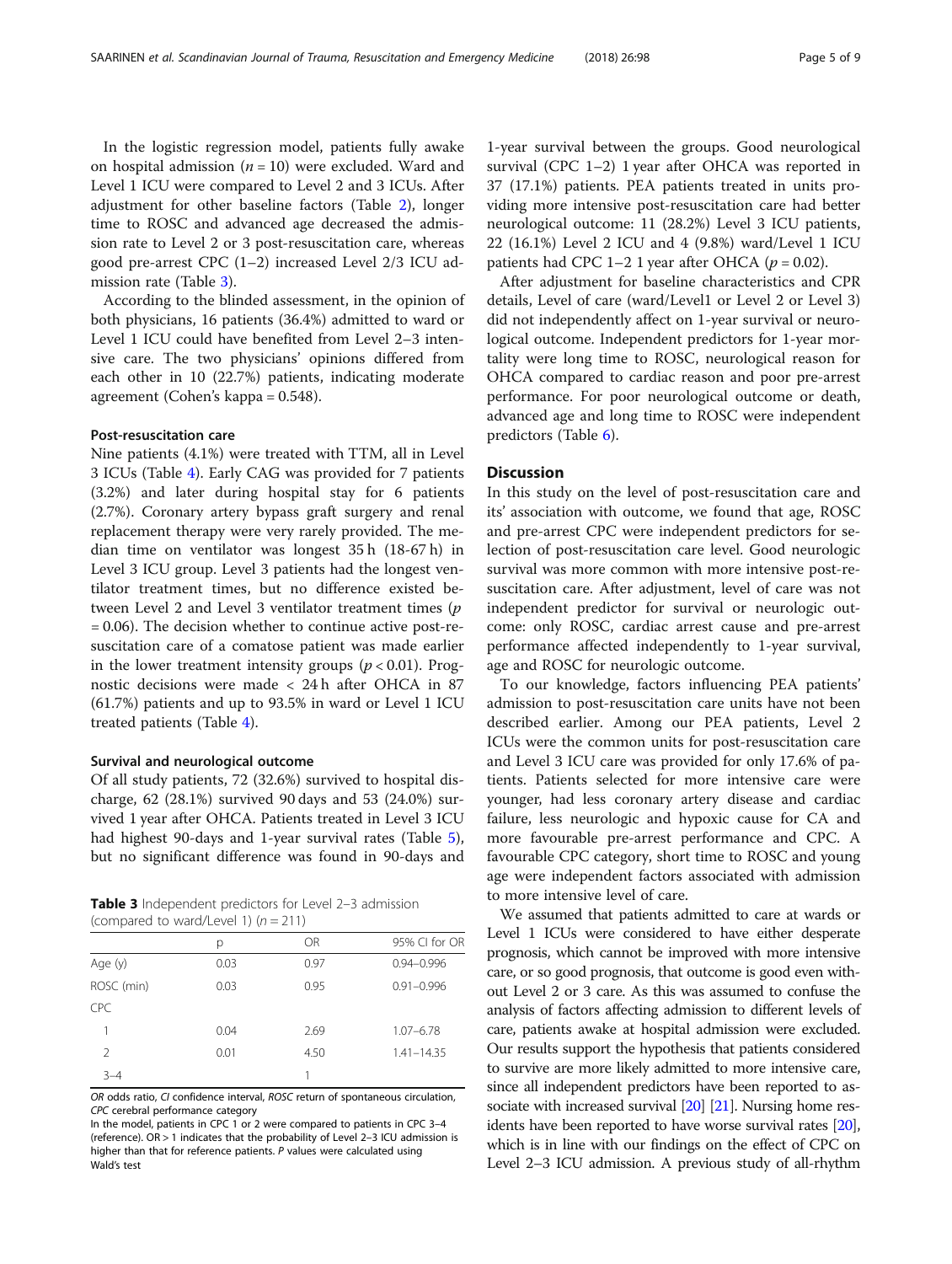|                        | All $n = 221$     | Ward /Level 1 ICU $(n = 44)$ | Level 2 ICU $(n = 138)$ | Level $3$ ICU (n = 39) | p      |
|------------------------|-------------------|------------------------------|-------------------------|------------------------|--------|
| <b>TTM</b>             | 9(4.1)            | 0                            | 0                       | 9(23.1)                | < 0.01 |
| CAG<br>$<$ 48 h        | 13(5.9)<br>7(3.2) | 1(2.3)<br>0                  | 9(6.5)<br>4(2.9)        | 3(7.7)<br>3(7.7)       | 0.69   |
| CABG                   | 6(2.7)            | 1(2.3)                       | 4(2.9)                  | 1(2.6)                 | 0.93   |
| Time on ventilator (h) | $18(4 - 41)$      | $3(0-12)$                    | $20(6-46)$              | $35(18-67)$            | < 0.01 |
| Brain CT               | 110 (50.5)        | 14(31.8)                     | 72 (53.3)               | 24(61.5)               | 0.01   |
| NSE                    | 64 (29.4)         | 2(4.5)                       | 49 (36.3)               | 13 (33.3)              | < 0.01 |
| Prognostication        |                   |                              |                         |                        | < 0.01 |
| < 24 h                 | 87 (61.7)         | 29 (93.5)                    | 51 (54.8)               | 7(41.2)                |        |
| 24-72 h                | 36(25.5)          | 2(6.5)                       | 26(28.0)                | 8(47.1)                |        |
| > 72 h                 | 18 (12.8)         | $\mathbf 0$                  | 16(17.2)                | 2(11.8)                |        |

<span id="page-5-0"></span>Table 4 Post-resuscitation care in treatment groups, n (%)

ICU intensive care unit, TTM targeted temperature management, CAG coronary angiography, CABG Coronary artery bypass graft surgery, CT computer tomography, NSE neuron specific enolase. Time on ventilator is presented as median (IQR). Probability tests used are explained in Methods section. P-value < 0.01 for prognostication indicates that there is significant difference between the groups in at least one of the prognostication time categories and there is a trend according to increasing level of care

witnessed OHCA showed worse outcomes in patients with pre-arrest diagnoses of hypertension, diabetes, myocardial infarction and congestive heart failure [\[22](#page-8-0)]. Advanced age is associated with worse outcomes in CA in patients more than 65 years of age [\[20\]](#page-8-0), but there is a wide variation in the effect of age on outcomes, with some studies showing no association between the two [[23](#page-8-0)]. Of CPR details, witnessed CA [\[5\]](#page-7-0) [\[12\]](#page-7-0) [\[24\]](#page-8-0), bystander CPR [[5\]](#page-7-0) [[12](#page-7-0)], short first response time [[12\]](#page-7-0) and short time to ROSC [[21](#page-8-0)] are known to be associated with improved prognosis at the population level.

According to the opinion of the blinded physicians in this study, more than a third of the patients treated outside Level 2–3 ICUs would possibly have benefited from intensive care. Moderate agreement between the two physicians indicates that patient selection is an ambiguous process: information about the patient's pre-arrest condition is often limited, and prognostication at the early phase of post-resuscitation care is challenging, since reliable prognosis of neurological recovery is possible only 3 days after CA [\[25](#page-8-0)]. The decision whether to admit patients resuscitated from PEA to an ICU often needs to be made immediately after hospital admission. Further, the decision whether to transfer a PEA patient to a Level 3 ICU or to a local hospital with Level 1–2 ICU should optimally be made already on the scene. Without predefined criteria, the experience and opinions of the treating physician influence on the decision of Level 2 or 3 ICU admission and may lead to alternating patient selection. On the other hand, predefined criteria may prevent individual variation but may also exclude potential survivors who do not fit the criteria. Scoring systems to predict OHCA patients' outcome and therefore advocate Level 2–3 ICU treatment are not commonly used, although some prediction tools have been created [[24](#page-8-0)] [\[26\]](#page-8-0) [\[27](#page-8-0)]. Thus, implementing a reliable and tested scoring system could help clinicians in decision making.

TTM (4.1%) and early CAG (3.2%) were provided very rarely and only for Level 3 ICU patients. The initial rhythm in OHCA has been reported to greatly affect post-resuscitation care: up to 39% of UK ICUs have

Table 5 Survival and neurological outcome according to the level of post-resuscitation care, n (%)

|               |                  | $\tilde{\phantom{a}}$          |                             |                        |      |
|---------------|------------------|--------------------------------|-----------------------------|------------------------|------|
| Survival      | All<br>$n = 221$ | Ward /Level 1 ICU ( $n = 44$ ) | Level $2$ ICU ( $n = 138$ ) | Level $3$ ICU (n = 39) | р    |
| 90 days       | 62(28.1)         | 11(25.0)                       | 39 (28.3)                   | 12(30.8)               | 0.56 |
| 1 year        | 53 (24.0)        | 8(18.2)                        | 33 (23.9)                   | 12 (30.8)              | 0.18 |
| CPC at 1 year |                  |                                |                             |                        | 0.02 |
|               | 23(10.6)         | 0                              | 15(10.9)                    | 8(20.5)                |      |
|               | 14(6.5)          | 4(9.8)                         | 7(5.1)                      | 3(7.7)                 |      |
| 3             | 12(5.5)          | 1(2.4)                         | 10(7.3)                     | 1(2.6)                 |      |
| 4             | 0                | 0                              | $\mathbf{0}$                | $\circ$                |      |
|               | 168 (77.4)       | 36 (87.8)                      | 105 (76.6)                  | 27 (69.2)              |      |
|               |                  |                                |                             |                        |      |

ICU Intensive care unit, CPC cerebral performance category. P-value < 0.02 for CPC at 1 year indicates that there is significant difference between the groups in at least some of the categories (CPC 1–5) and there is a trend according to increasing level of care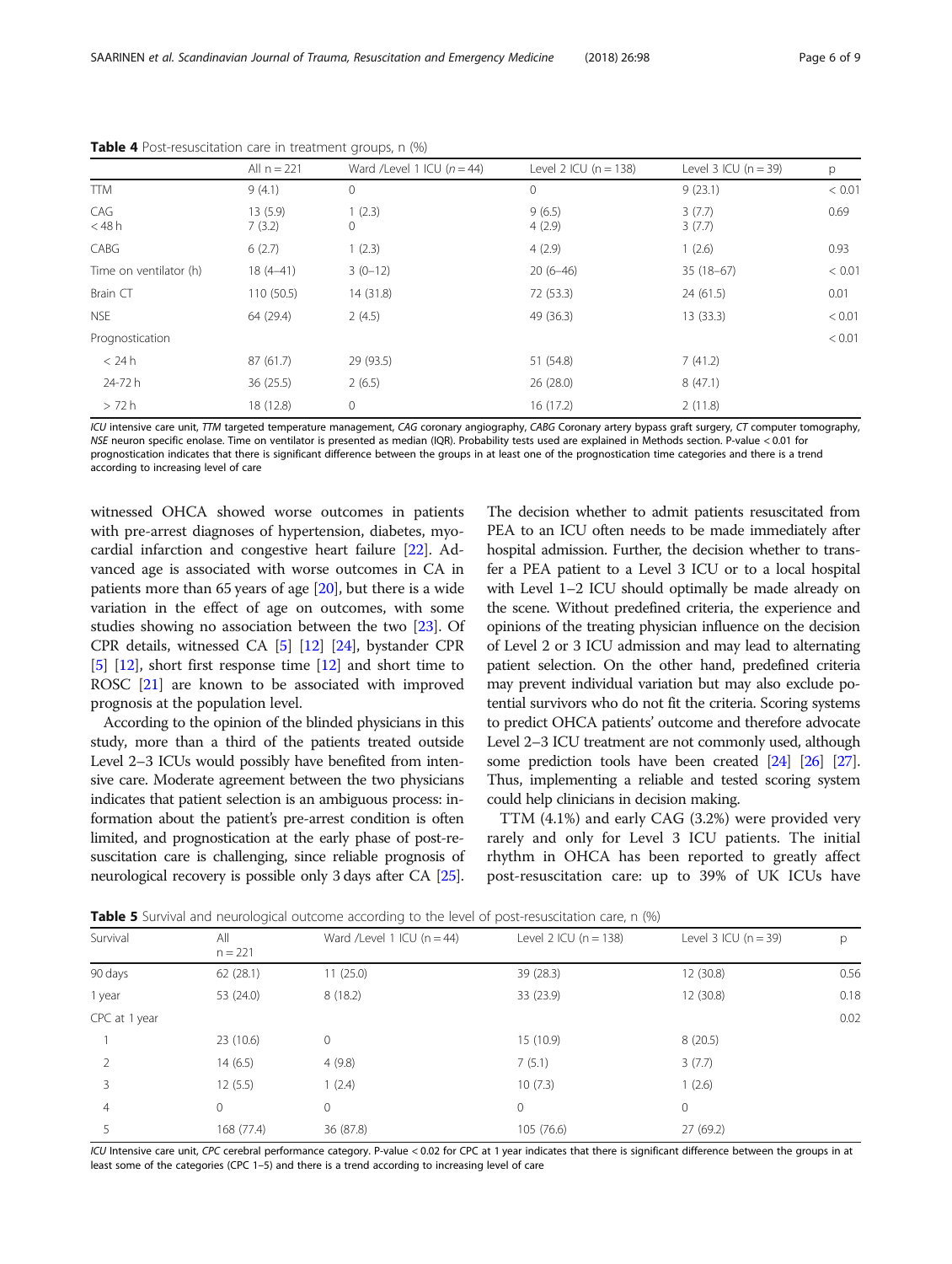<span id="page-6-0"></span>SAARINEN et al. Scandinavian Journal of Trauma, Resuscitation and Emergency Medicine (2018) 26:98 Page 7 of 9

| <b>Table 6</b> Independent predictors of 1-year mortality and poor |  |
|--------------------------------------------------------------------|--|
| CPC at 1-year $(n = 221)$                                          |  |

| 1-year mortality                     | р        | <b>HR</b> | 95% CL for HR |
|--------------------------------------|----------|-----------|---------------|
| ROSC (min)                           | < 0.01   | 104       | $102 - 106$   |
| Neurologic versus cardiac OHCA       | < 0.01   | 192       | $119 - 308$   |
| Performance class 3–4 versus class 1 | 0.03     | 150       | 104-220       |
| CPC 3-5 at 1 year                    | р        | 0R        | 95%CL for OR  |
| Age (y)                              | < 0.01   | 1.05      | $102 - 108$   |
| ROSC (min)                           | $<$ 0.01 | 117       | 1 10–1 26     |

CPC cerebral performance category, HR hazard rate, OR odds ratio, CI

confidence interval, ROSC return of spontaneous circulation, OHCA out-ofhospital cardiac arrest

reported they never use TTM for patients resuscitated from PEA or ASY [[28\]](#page-8-0). 54–87% of ICUs have reported to usually cool patients resuscitated from VF/VT, but only 28–30% usually cool patients resuscitated from PEA or ASY [[28](#page-8-0)]. In addition, early CAG is provided for 37–58% of VF/VT patients compared to 7–16% of patients resuscitated from PEA or ASY [[29\]](#page-8-0) [\[30](#page-8-0)]. However, CAG is a specific treatment for acute coronary syndrome, which is more common in VF/VT patients. This study does not define which of the PEA patients had possible acute coronary syndrome and thereby potential to benefit from CAG. The heterogeneity of provided post-resuscitation care reflects in part the inconclusive evidence regarding optimal post-resuscitation care. RCT-based evidence on efficacy of TTM in non-shockable OHCA patients is still lacking  $[31]$  $[31]$  $[31]$ . In addition, efficacy of early CAG among OHCA patients comes from observational studies [\[32](#page-8-0)]. The use of TTM could increase the survival rates: in observational studies, up to 2.9 times increased odds for survival with good neurological outcome have been reported for non-shockable patients [[33](#page-8-0)] [\[34](#page-8-0)]. Categorical exclusion of PEA patients from TTM, because of initial cardiac rhythm, can result in exclusion of some patients who may benefit from this treatment.

Compared to lately reported PEA patients' hospital discharge rates of 5.9–15.7% [\[1](#page-7-0)] [\[2](#page-7-0)] [\[8\]](#page-7-0) [[9\]](#page-7-0) [[10](#page-7-0)] [\[11](#page-7-0)], results of our study are encouraging: 32.6% of patients admitted to hospital survived to hospital discharge and 24% survived 1 year, 17.1% with good neurology. Survival rates increased by increasing level of care post-resuscitation care, but the difference was insignificant between the groups. Survival with good neurology increased significantly with more intensive level of care. However, after adjustment, level of care was not independently associated with survival or neurological outcome. There is a possibility that the study population was too small to show an association between with the level of care and outcome. In addition, including patients awake on admission, who probably did not need that intensive care, in this analysis could conflict the results. On the other hand, Guidet et al. reported in a recently published multicentre, cluster-randomized clinical trial, that among critically ill elderly patients (over 75 years), promotion of ICU admission did not reduce 6-month mortality nor improve functional status or physical quality of life 6 months after [[35\]](#page-8-0). In our population, the independent predictors of good outcome (young age, short time to ROSC, cardiac arrest cause and good pre-arrest performance) have been reported to improve outcome also in earlier studies [[20](#page-8-0)] [[21\]](#page-8-0) [[36\]](#page-8-0) [[37\]](#page-8-0).

Two thirds of the patients who do not survive to discharge after OHCA die as a result of hypoxic-ischemic brain injury, and approximately half of the patients die after withdrawal of life-sustaining treatment after a bad outcome is predicted [\[38\]](#page-8-0) [\[39](#page-8-0)]; thus, the timing of prognostication is crucial. The ERC recommends postponing prognostic decisions to > 72 h after OHCA in comatose patients [\[40\]](#page-8-0). In the present study, the prognostic decision was made early  $( $24 \text{ h}$ )$  in most of the patients (62%) and significantly earlier in the lower level of care groups. However, a more detailed review showed that 62 (28.1%) of patients needed help in activities of daily life or lived in nursing homes and 5 had a do not attempt resuscitation (DNAR) order, of which prehospital paramedics and physicians were not aware of. Resuscitation was attempted, and ROSC was achieved in patients with a severe medical history and high dependency on others, in whom a DNAR decision probably should have been made before OHCA. Still, it is possible, that among some patients, the prognostic decision and the decision to withdraw life-sustaining treatment were made too early, based on unreliable indicators of poor outcome.

This study was limited by its retrospective nature. Furthermore, patients were resuscitated and treated in Southern Finland, in the capital area and around it. These results cannot be generalized to concern the rest of the country. Although the hospitals follow the same international guidelines, ICU and high dependency unit selection criteria might vary between different regions and hospitals due to regional policies and varying ICU capacity. As data were collected retrospectively, researchers estimated patients' performance and CPC status according to patients records, which could lead to false evaluation. In addition, there were relatively small number of patients in ward, Level 1 and 3 ICU groups.

# Conclusions

Based on the present findings, we conclude that only a minority (17.6%) of OHCA patients with PEA are admitted to Level 3 ICUs for post-resuscitation care in the capital area of Finland. Age, ROSC and pre-arrest CPC were independent predictors for selection of post-resuscitation care level. TTM (4.1%) and early CAG (3.2%) were rare and provided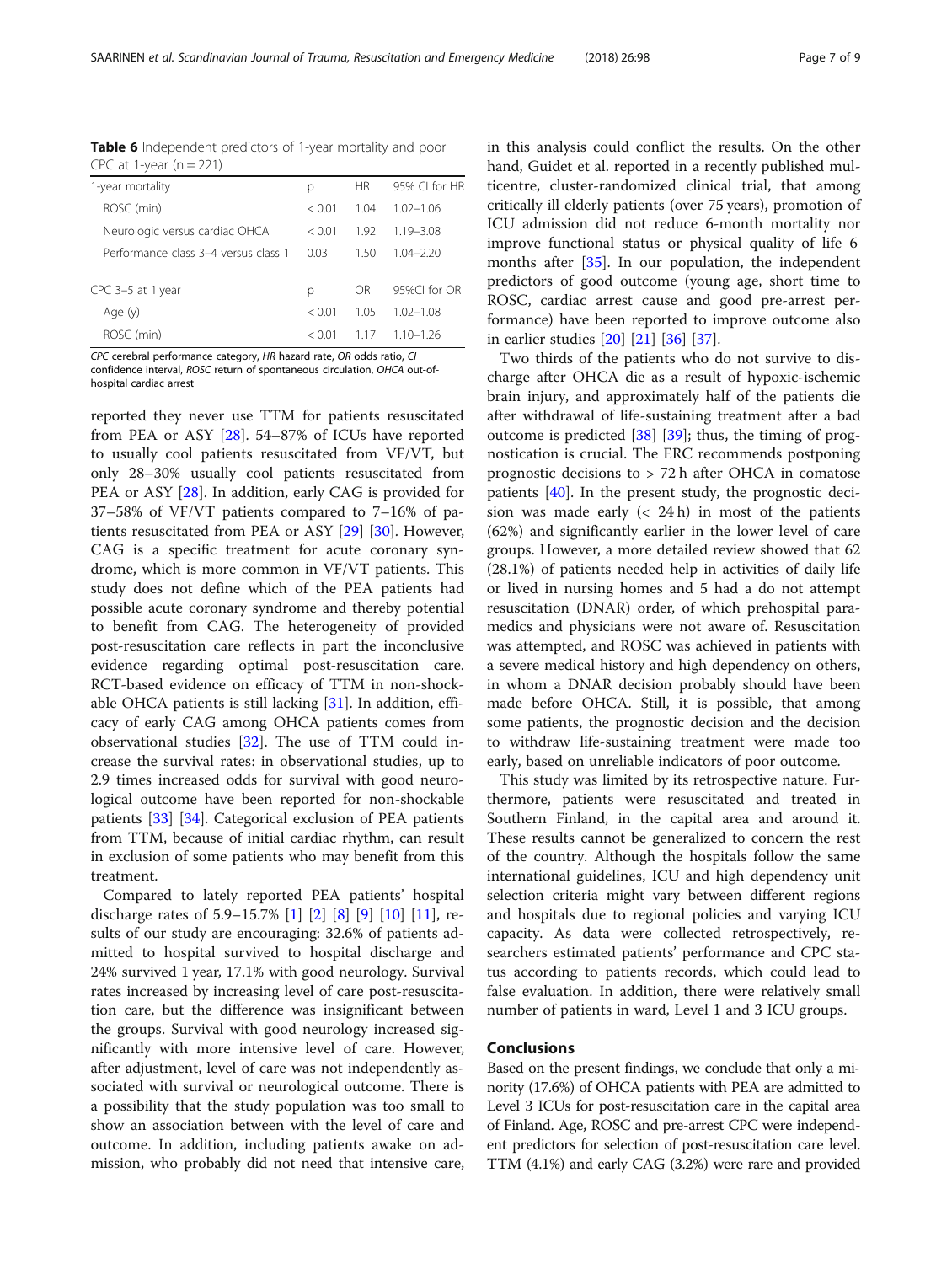<span id="page-7-0"></span>only for Level 3 ICU patients. Prognostication was earlier in lower level of care units. Good neurologic survival was more common with more intensive level of post-resuscitation care. After adjustment, level of care was not independent predictor for survival or neurologic outcome: only ROSC, cardiac arrest cause and pre-arrest performance affected independently to 1-year survival, age and ROSC for neurologic outcome.

# Abbreviations

ASY: Asystole; CA: Cardiac arrest; CABG: Coronary artery bypass graft surgery; CAG: Coronary angiography; CI: Confidence interval; CPC: Cerebral performance category; CPR: Cardiopulmonary resuscitation; CT: Computer tomography; DNAR: Do not attempt resuscitation; ECOG: Eastern Cooperative Oncology Group; EMS: Emergency medical service; ERC: European Resuscitation Council; HA: Hazard rate; HEMS: Helicopter emergency medical service; ICU: Intensive care unit; IQR: Interquartile range; NSE: Neuron specific enolase; OHCA: Out-of-hospital cardiac arrest; OR: Odds ratio; PEA: Pulseless electrical activity; RCT: Randomized controlled trial; ROSC: Return of spontaneous circulation; RRT: Renal replacement therapy; SD: Standard deviation; TTM: Targeted temperature management; VF: Ventricular fibrillation; VT: Ventricular tachycardia; WFSICCM: World Federation of Societies of Intensive and Critical Care Medicine

#### Funding

S.S. has received a grant from the FinnHEMS Research and Development Unit and from Ensihoidon Tukisäätiö.

#### Availability of data and materials

The data that support the findings of this study are available from the corresponding author, but restrictions apply to the availability of these data, which were used under license for the current study, and so are not publicly available. Data are however available from the authors upon reasonable request and with permission of Helsinki University Hospital Research and Development Division.

#### Authors' contributions

SS, TS, IV and PL-N mainly designed the study. CS, SS, AS and JB took part in data collection. Data was analysed by PL-N and SS. All authors participated in writing the manuscript and all have read and accepted the final manuscript.

#### Ethics approval and consent to participate

Permission to conduct the study was granted by the Helsinki University Hospital Research and Development Division. Because this study used retrospectively collected data, the researchers were not required to submit the study protocol for ethical board review.

#### Consent for publication

Not applicable.

#### Competing interests

The authors declare that they have no competing interests.

## Publisher's Note

Springer Nature remains neutral with regard to jurisdictional claims in published maps and institutional affiliations.

#### Author details

<sup>1</sup> FinnHEMS Research and Development Unit and Emergency Medical Service, FinnHEMS 30, Tampere University Hospital, University of Tampere, PO Box 2000, FI-33521 Tampere, Finland. <sup>2</sup>Emergency Medical Services, Department of Emergency Medicine, University of Helsinki and Helsinki University Hospital, Helsinki, Finland. <sup>3</sup>FinnHEMS Research and Development Unit, FinnHEMS Ltd, Vantaa, Finland. <sup>4</sup>University of Helsinki, Helsinki, Finland.<br><sup>5</sup>Helsinki University Hespital and University of Helsinki, Helsinki, Finland. Helsinki University Hospital and University of Helsinki, Helsinki, Finland.

# Received: 21 May 2018 Accepted: 11 November 2018 Published online: 19 November 2018

#### References

- 1. Teodorescu C, Reinier K, Uy-Evanado A, Ayala J, Mariani R, Wittwer L, et al. Survival advantage from ventricular fibrillation and pulseless electrical activity in women compared to men: the Oregon sudden unexpected death study. J Interv Card Electrophysiol. 2012;34:219–25.
- 2. Kudenchuk PJ, Redshaw JD, Stubbs BA, Fahrenbruch CE, Dumas F, Phelps R, et al. Impact of changes in resuscitation practice on survival and neurological outcome after out-of-hospital cardiac arrest resulting from nonshockable arrhythmias. Circulation. 2012;125:1787–94.
- 3. Jacobs IG, Finn JC, Jelinek GA, Oxer HF, Thompson PL. Effect of adrenaline on survival in out-of-hospital cardiac arrest: a randomised double-blind placebo-controlled trial. Resuscitation. 2011;82:1138–43.1.
- 4. Mader TJ, Nathanson BH, Millay S, Coute RA, Clapp M, McNally B, et al. Out-of-hospital cardiac arrest outcomes stratified by rhythm analysis. Resuscitation. 2012;83:1358–62.
- 5. Avalli L, Mauri T, Citerio G, Migliari M, Coppo A, Caresani M, et al. New treatment bundles improve survival in out-of-hospital cardiac arrest patients: a historical comparison. Resuscitation. 2014;85:1240–4.
- 6. Chan PS, McNally B, Tang F, Kellermann A. CARES Surveillance Group. Recent trends in survival from out-of-hospital cardiac arrest in the United States. Circulation. 2014;130:1876–82.
- 7. Stromsoe A, Svensson L, Axelsson AB, Claesson A, Goransson KE, Nordberg P, et al. Improved outcome in Sweden after out-of-hospital cardiac arrest and possible association with improvements in every link in the chain of survival. Eur Heart J. 2015;36:863–71.
- 8. Andrew E, Nehme Z, Lijovic M, Bernard S, Smith K. Outcomes following out-of-hospital cardiac arrest with an initial cardiac rhythm of asystole or pulseless electrical activity in Victoria, Australia. Resuscitation. 2014;85:1633–9.
- 9. Bergum D, Skjeflo GW, Nordseth T, Mjolstad OC, Haugen BO, Skogvoll E, et al. ECG patterns in early pulseless electrical activity-associations with aetiology and survival of in-hospital cardiac arrest. Resuscitation. 2016;104:34–9.
- 10. Beun L, Yersin B, Osterwalder J, Carron PN. Pulseless electrical activity cardiac arrest: time to amend the mnemonic "4H&4T"? Swiss Med Wkly. 2015;145:w14178.
- 11. Hauck M, Studnek J, Heffner AC, Pearson DA. Cardiac arrest with initial arrest rhythm of pulseless electrical activity: do rhythm characteristics correlate with outcome? Am J Emerg Med. 2015;33:891–4.
- 12. Soholm H, Hassager C, Lippert F, Winther-Jensen M, Thomsen JH, Friberg H, et al. Factors Associated With Successful Resuscitation After Out-of-Hospital Cardiac Arrest and Temporal Trends in Survival and Comorbidity. Ann Emerg Med. 2015;65:523.
- 13. Donnino MW, Andersen LW, Berg KM, Reynolds JC, Nolan JP, Morley PT, et al. Temperature management after cardiac arrest: an advisory statement by the advanced life support task force of the international liaison committee on resuscitation and the American Heart Association emergency cardiovascular care committee and the council on cardiopulmonary, critical care, Perioperative and Resuscitation. Circulation. 2015;132:2448–56.
- 14. Nolan JP, Soar J, Cariou A, Cronberg T, Moulaert VRM, Deakin CD, et al. European resuscitation council and European Society of Intensive Care Medicine Guidelines for post-resuscitation care 2015: section 5 of the European resuscitation council guidelines for resuscitation 2015. Resuscitation. 2015;95:202–22.
- 15. Saarinen S, Castren M, Virkkunen I, Kamarainen A. Post resuscitation care of out-of-hospital cardiac arrest patients in the Nordic countries: a questionnaire study. Scand J Trauma Resusc Emerg Med. 2015;23:60.
- 16. Marshall JC, Bosco L, Adhikari NK, Connolly B, Diaz JV, Dorman T, et al. What is an intensive care unit? A report of the task force of the world Federation of Societies of intensive and critical care medicine. J Crit Care. 2017;37:270–6.
- 17. Phelps R, Dumas F, Maynard C, Silver J, Rea T. Cerebral performance category and long-term prognosis following out-of-hospital cardiac arrest. Crit Care Med. 2013;41:1252–7.
- 18. Vaahersalo J, Hiltunen P, Tiainen M, Oksanen T, Kaukonen KM, Kurola J, et al. Therapeutic hypothermia after out-of-hospital cardiac arrest in Finnish intensive care units: the FINNRESUSCI study. Intensive Care Med. 2013;39:826–37.